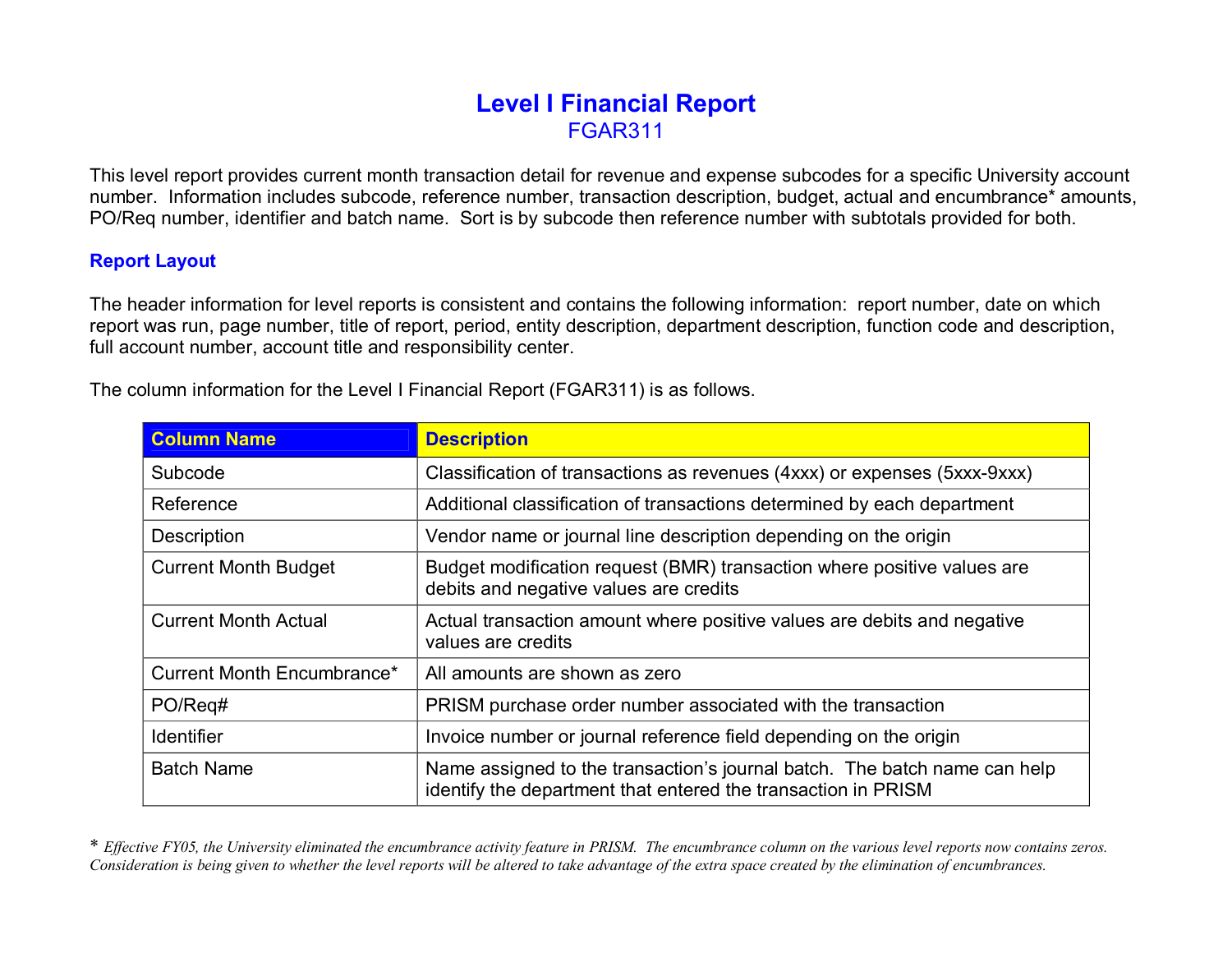## **Identifying Charges**

Questions regarding charges that appear on the Level I Report can encompass a wide range of issues. In order to begin pursuit of answers, it is helpful to understand the origin of information that already appears on the Level I Report.

The Batch Name column will help determine which area created the transaction. The Batch Name consists of 5 standard segments as follows.

- **Figure 1** Transaction Code identifies transaction type.
- **Preparer's Department five-digit department code of preparer.**
- **Preparer's Initials three initials of preparer.**
- Date Entered creation date of batch.
- **FIFR** Tracking Number unique numeric or alpha character.

Please review the PRISM Batch Naming Conventions document for more detailed information. The document can be found on the PRISM web page at <http://www.bc.pitt.edu/prism>. However, some journal entries are generated by other accounting systems outside of PRISM. These journals batches are imported into the PRISM system with unique batch names. The table below identifies the first segment of the batch name and the area/system from which the transaction originated.

| <b>Batch Name Contains</b> | <b>Originating Area</b>                                |  |  |  |  |  |
|----------------------------|--------------------------------------------------------|--|--|--|--|--|
| <b>BUDC</b>                | Budget Feed (Capital) - Budget & Financial Reporting   |  |  |  |  |  |
| <b>BUDO</b>                | Budget Feed (Operating) - Budget & Financial Reporting |  |  |  |  |  |
| <b>BUDR</b>                | Budget Feed (Grant) - Research & Cost Accounting       |  |  |  |  |  |
| MA: Endow                  | <b>Endowment Allocation - Office of Finance</b>        |  |  |  |  |  |
| MA: Net Asset              | Net Asset Update-Budget & Financial Reporting          |  |  |  |  |  |
| MA: CA SJE OH              | <b>Overhead-General Accounting</b>                     |  |  |  |  |  |
| Payables                   | Payment Processing / Accounts Payable                  |  |  |  |  |  |
| Payroll                    | Payroll                                                |  |  |  |  |  |
| PCard                      | <b>PCard Redistribution Application</b>                |  |  |  |  |  |
| <b>SIS</b>                 | <b>Student Information System (PeopleSoft)</b>         |  |  |  |  |  |
| <b>TEL</b>                 | Telephone Charges - Telecommunications                 |  |  |  |  |  |
| *RAR*                      | Research & Cost Accounting Subsystem Feed              |  |  |  |  |  |
| *RPA*                      | Research & Cost Accounting Subsystem Feed              |  |  |  |  |  |
| *RPA*LOC                   | Letter of Credit-Research & Cost Accounting            |  |  |  |  |  |